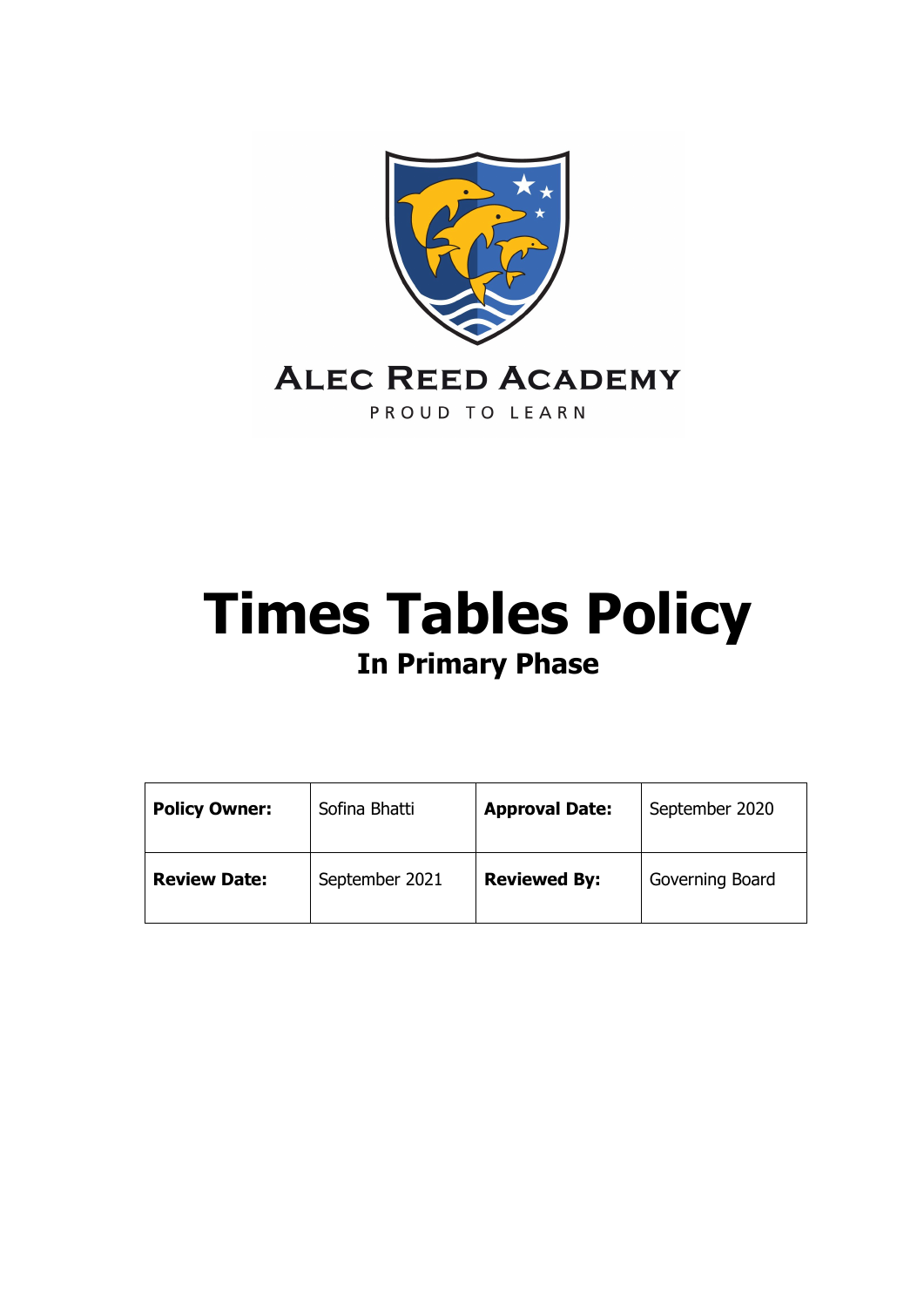Times Tables are at the heart of mental arithmetic, which in itself helps form the basis of a child's understanding and ability when working with number. Once the children have learnt the times tables and related divisions by heart, they are able to work far more confidently – and efficiently – through a wide range of more advanced calculations. At Alec Reed Academy, we believe that through a variety of interactive, visual, engaging and rote learning techniques, most children can achieve the full times tables knowledge required by the end of Year 4.

## Aims

1. To raise the profile of the teaching of times tables and to raise overall knowledge of the times tables and related division facts across the school.

2. To explain the expected practices, to ensure children learn their times tables.

3. To ensure continuity in practices and progression in times tables.

4. To ensure there is successful teaching and learning of times tables and related divisions within our school.

5. To develop our knowledge of language associated with times tables: **'times', 'lots of', 'multiplied by', and 'group of', 'multiplier', 'multiplicand', 'product'.**

## Progression of times tables throughout the school

Below is the expected progression throughout the school but children who are ready may progress into higher year group expectations once they have a secure knowledge of the times tables facts (and related divisions) and can recall them accurately.

Our whole school approach takes on board the 'Chanting' method for rapid recall, step counting and using funky maths timetables prompts.

- Chant twice a day to support rote learning.
- Chant in small sound bites, e.g. instead of chanting four times 8 is 32, say four eights are 32.

Requirements for satisfying the year group expectations are as follows:

• To be able to count in steps, the children are required to count on in quick succession. - If the child has to count on in 1's to reach the next 5, the child is unable to count on in 5's.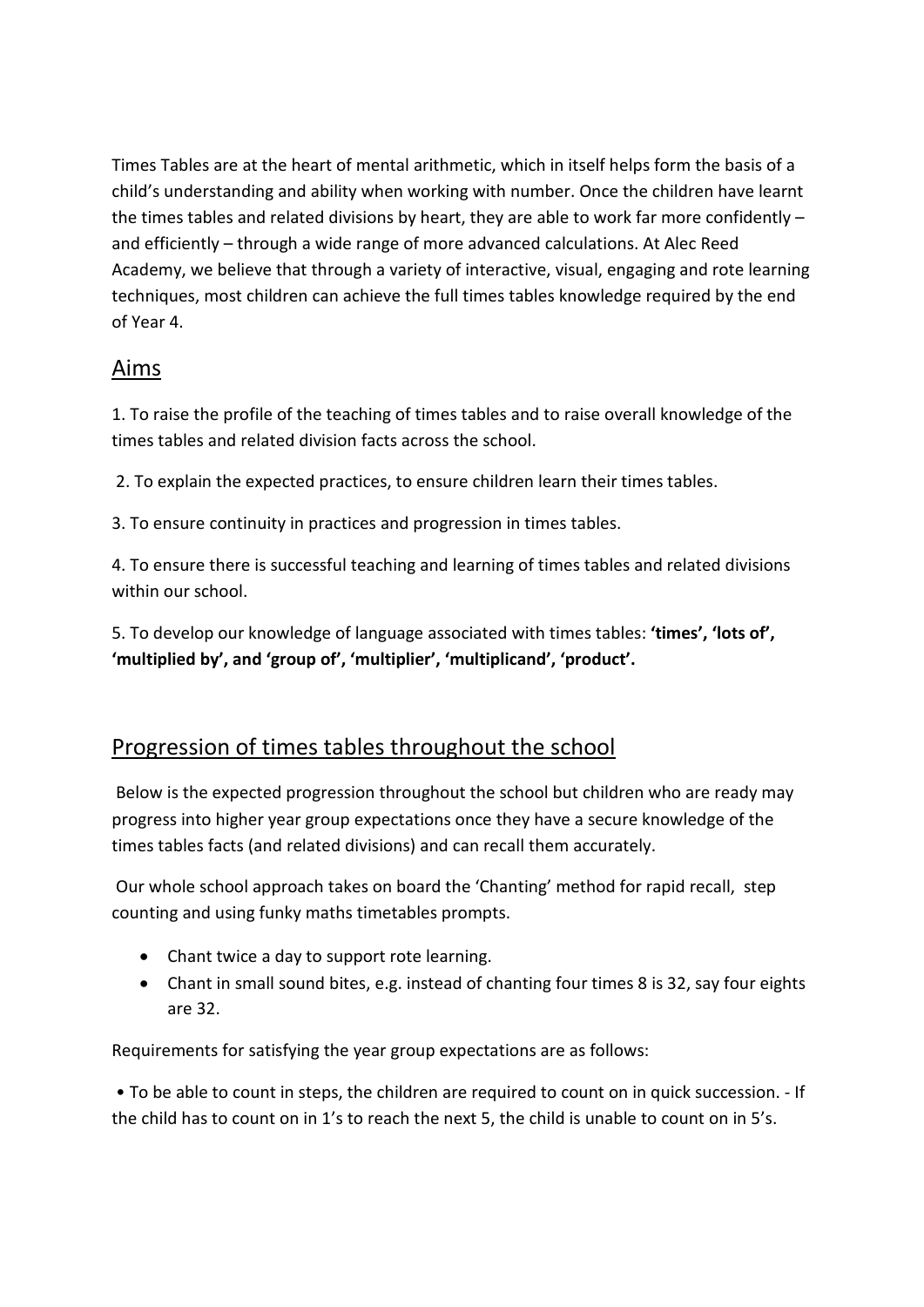• To be able to recall, the child must be able to recall the times tables and related division facts instantly

• If the child needs to count on/count up in 7's to reach 4 x 7, they do not know their 7 times table. They are able to count on in 7's.

• zero times tables should be explicitly taught in year 2 and 4

#### **When introducing a new times table:**

It is important to highlight what the children already know as known facts (kf).

Write up the associated division facts alongside the times table facts so that the children can see the clear relationship between multiplication and division.

Learn a fact at a time, e.g. do one a day.

Introduce times tables with counting stick activity or similar

<https://www.youtube.com/watch?v=yXdHGBfoqfw>

| Foundation Stage and Key Stage 1 Key Stage<br>2 | Foundation Stage and Key Stage 1 Key Stage<br>$\overline{2}$ |  |
|-------------------------------------------------|--------------------------------------------------------------|--|
| Reception                                       | Year 3                                                       |  |
| To be able to count in steps of 10              | To be able to recall the 3 times table                       |  |
| To be able to count in steps of 5               | To be able to recall the 4 times table                       |  |
| To be able to count in steps of 2               | To be able to recall the 8 times table                       |  |
|                                                 |                                                              |  |
| Year 1                                          | Year 4                                                       |  |
| To be able to recall the 10 times table         | To be able to recall the 6 times table                       |  |
| To be able to recall the 5 times table          | To be able to recall the 7 times table                       |  |
| To be able to count in steps of 2               | To be able to recall the 9 times table                       |  |
|                                                 | To be able to recall the 11 times table                      |  |
|                                                 | To be able to recall the 12 times table                      |  |
| Year 2                                          |                                                              |  |
| To be able to recall the 10 times table         | Year 5 & Year 6                                              |  |
| To be able to recall the 5 times table          | To be able to recall all of times tables facts               |  |
| To be able to recall the 2 times table          | and related divisions through regular                        |  |
| To be able to count in steps of 3               | consolidation of all.                                        |  |
|                                                 |                                                              |  |

#### Assessment

To ensure that children are secure in the recall of the times table and related division facts the children need to be regularly assessed.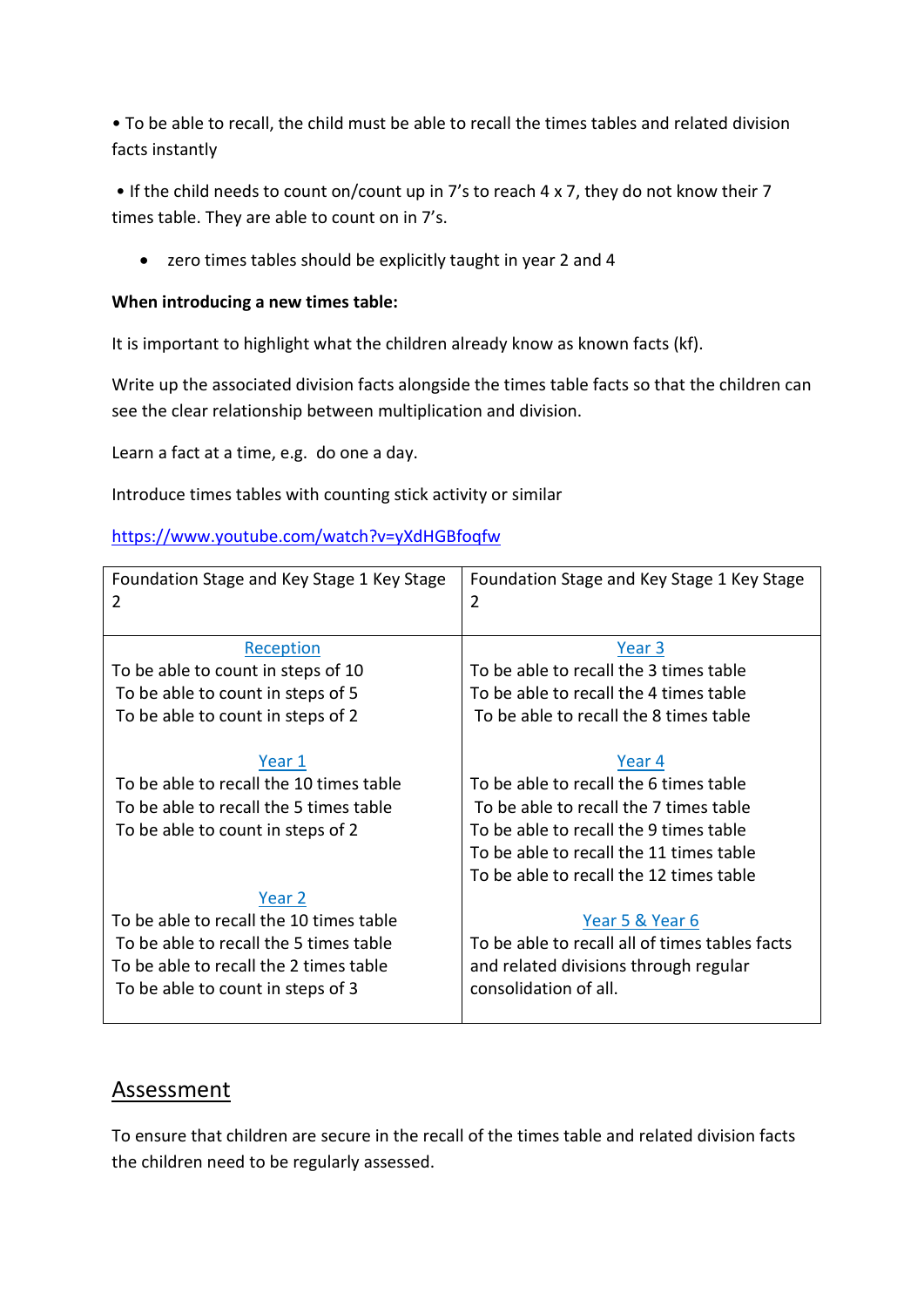In Reception and Year 1 this assessment can be broadly teacher assessment through carpet recall sessions – ensuring that the children can recall facts in a random order.

From Year 2 onwards the children should be assessed weekly on their ability to recall times tables and related division facts. These assessments should take place during maths times tables slot and focus on instant, fast recall of facts. These assessments may be given verbally by the teacher/TA or can be a printed out set of questions.

Year 2 = 10 questions (5 times tables and 5 divisions)

Year 3 & 4 = 20 questions (10 times tables and 10 divisions)

Year 5 & 6 = 20 – 100 questions (even amount of multiplications and divisions to recall)

Teachers are to keep a log of the children's weekly assessments to ensure the progress of the children is recorded and also to ensure awards are only given out when just.

The Academy will also be using Times Tables rock star to assess children on their times tables knowledge in Years 3 to 6. It is a quick, easy and accurate way of collating children's times tables knowledge, which supports teacher assessment in this area. Children will complete a times table test online, using the programme, during the early morning slot twice a half term.

A gap analysis of children's results should be used by the teacher to inform planning so that gaps in knowledge can be addressed and target children identified.

## Differentiation

It is expected that children will be at varying stages in their times table journey. In KS1 it is very important that less able children have extra support in developing an understanding of the concept of **'lots of' and ' groups of'** before moving on to rote learning of any times tables. If children are confident in the times tables allocated for their year group, they must be moved on to the times tables from the years above. If they have not yet achieved the target tables for their year groups, they must work of the tables for the year group below.

Once children are able to recall all their times tables facts, they need to be extended through related number facts and real life problem solving/problems in context.

#### Displays

Times tables should be on display at the front of all classrooms. Times tables should be on display in all classrooms, for children to use as support and reference – although these must be covered during the short weekly assessment session. In KS1 the 2, 5, 10, 3 & 4 times tables need to be displayed. In KS2 the 4-12 times tables need to be displayed. Teachers may display other times tables if they wish. The display must be large enough for all children